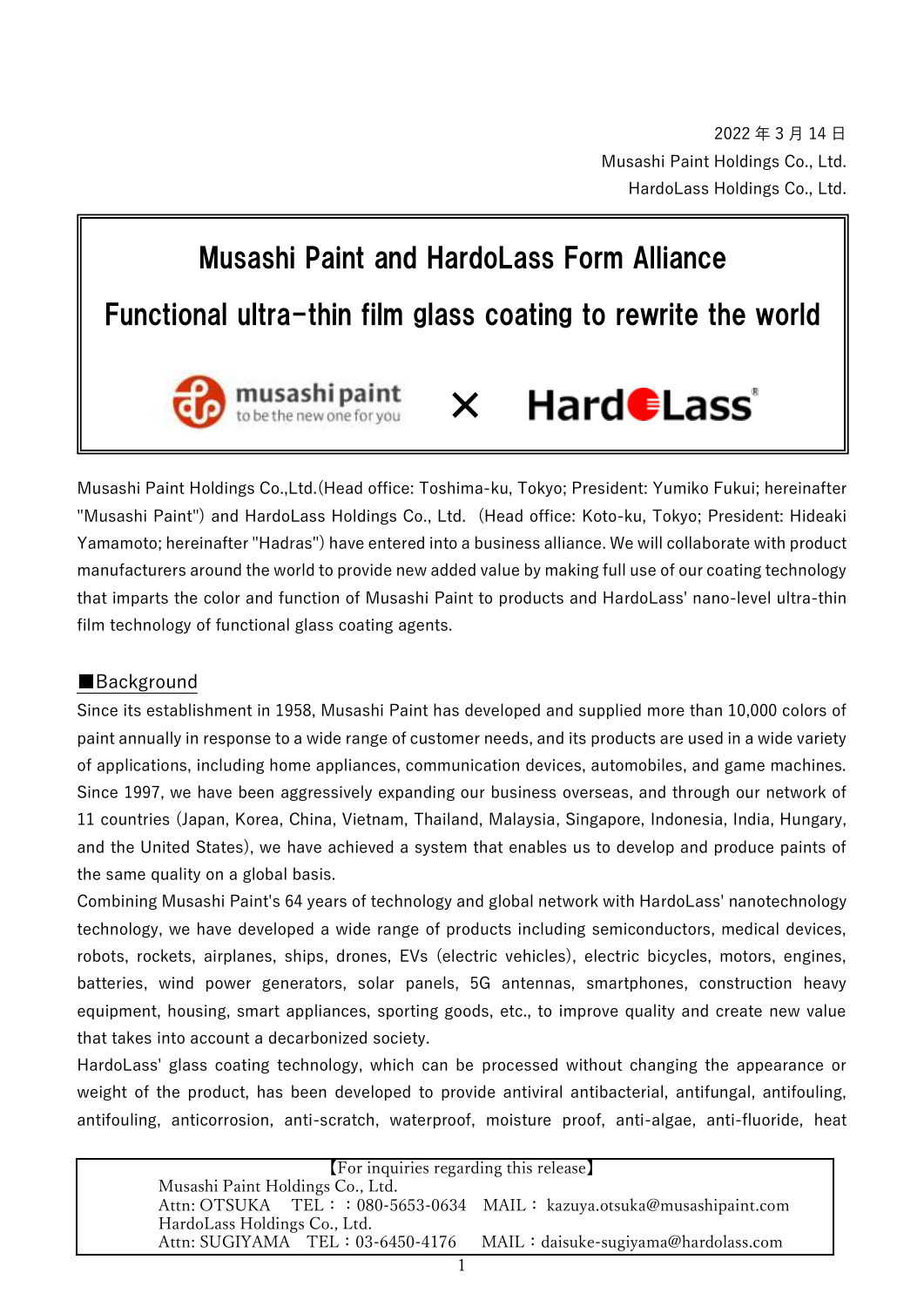resistant, UV resistant, acid resistant, alkali resistant, rub resistant, weather resistant, glossy, transparent, visible, water repellent, hydrophilic, ultra light, flexible, and water resistant. We will jointly research, develop, and expand sales of the possibilities of glass coatings for all kinds of products by adding such functionalities as adhesion, mold release, electrification, conductivity, electromagnetic shielding, thermal diffusivity, surface modification, and aerodynamic drag reduction.

#### ■ Details of Cooperation

Based on the above background, Musashi Paint, a global company in the paint industry, and HardoLass have entered into a business alliance and will work together on the matters listed below. The collaboration between Musashi Paint, an industry leader specializing in products such as game consoles, automobiles, cell phones, PCs, and digital cameras, and HardoLass' glass coating materials and environmentally friendly paints that have various features and characteristics to meet a wide range of needs and Musashi Paint's experience as a leader in the industry, will enable the development of environmentally friendly products in a de-carbonized society. We will create new value brought about by our products.

- 1.Development of special coatings and coating methods for value-added industrial products
- 2.Solution sales utilizing Musashi Paint's domestic and international sales network

#### ■About Musashi Paint Holdings

Musashi Paint Group is a leading paint company group in the paint industry, which started its business in 1958 and now has a network of 14 bases in 11 countries around the world, realizing a system that enables the development and production of paints of the same quality on a global scale.

Representative: Yumiko Fukui

Head Office: Grick Building, 2-30-16 Minami Ikebukuro, Toshima-ku, Tokyo 171-0022, Japan Established: 1958

Capital: 23 million yen (authorized capital: 92 million yen)

TEL: 03-3985-8118

URL: https://musashipaint.com

Business Description: Musashi Paint Group proposes solutions to "painting" problems with its global capabilities, development capabilities, and responsiveness to paint companies around the world.

### ■About HardoLass Holdings

Under the slogan of "Rewriting Common Sense," we research, develop, and introduce glass coating products that cannot be measured by existing common sense, and continue to innovate.

Our HardoLass series of glass coating agents has been developed in industry-academia collaboration with Tokyo Metropolitan Industrial Technology Center, Waseda University, and Tohoku University, and has been completed after more than 10 years of research and development. We will continue our research and development to contribute to society so that everyone can lead a secure life.

| [For inquiries regarding this release]                                |                                                                        |  |
|-----------------------------------------------------------------------|------------------------------------------------------------------------|--|
| Musashi Paint Holdings Co., Ltd.                                      |                                                                        |  |
|                                                                       | Attn: OTSUKA TEL: : 080-5653-0634 MAIL: kazuya.otsuka@musashipaint.com |  |
| HardoLass Holdings Co., Ltd.                                          |                                                                        |  |
| Attn: SUGIYAMA TEL: 03-6450-4176 MAIL: daisuke-sugiyama@hardolass.com |                                                                        |  |